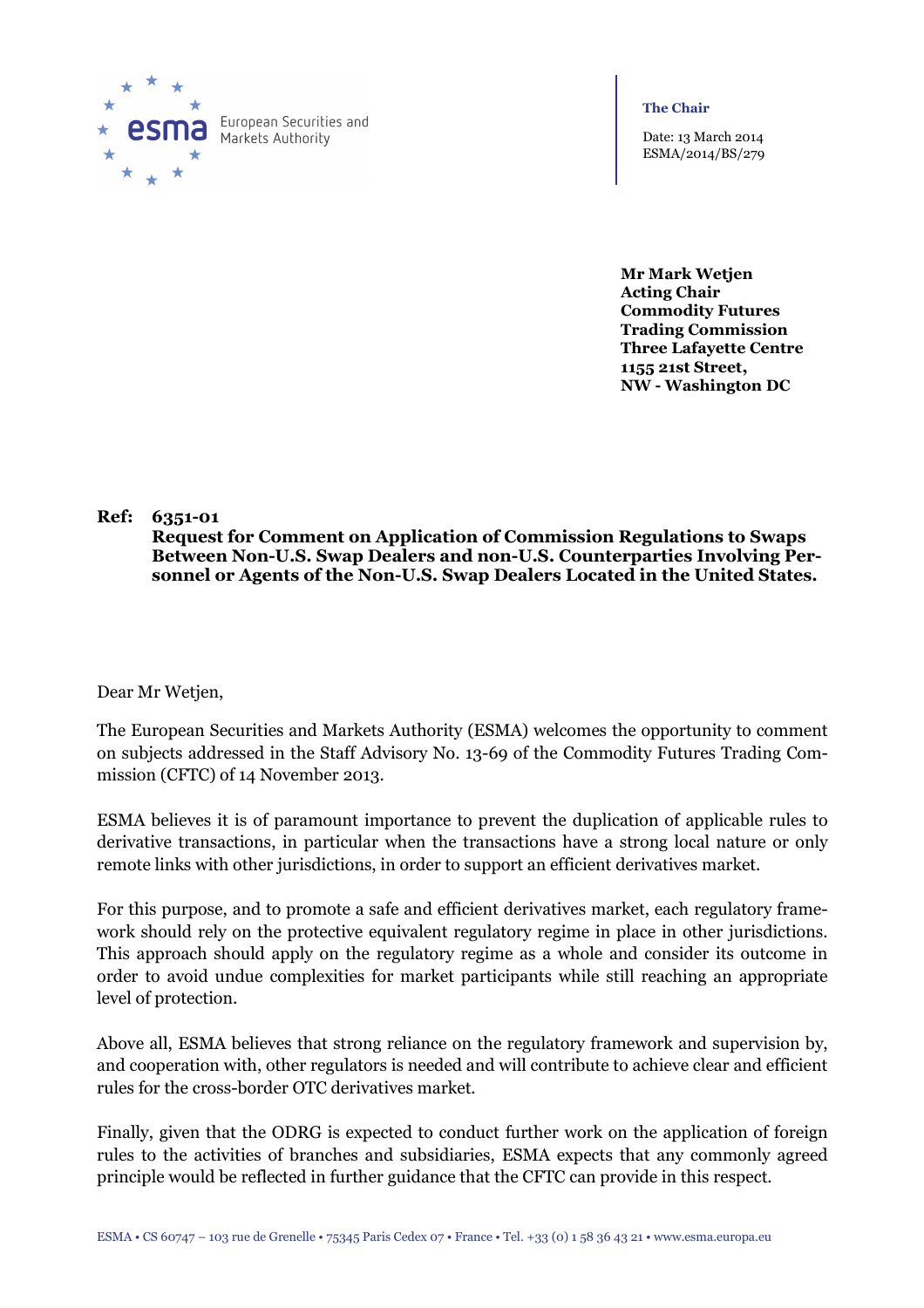

You will find attached in Annex 1, some specific comments for your consideration.

Yours sincerely,

Steven Maijoor Chair European Securities and Markets Authority